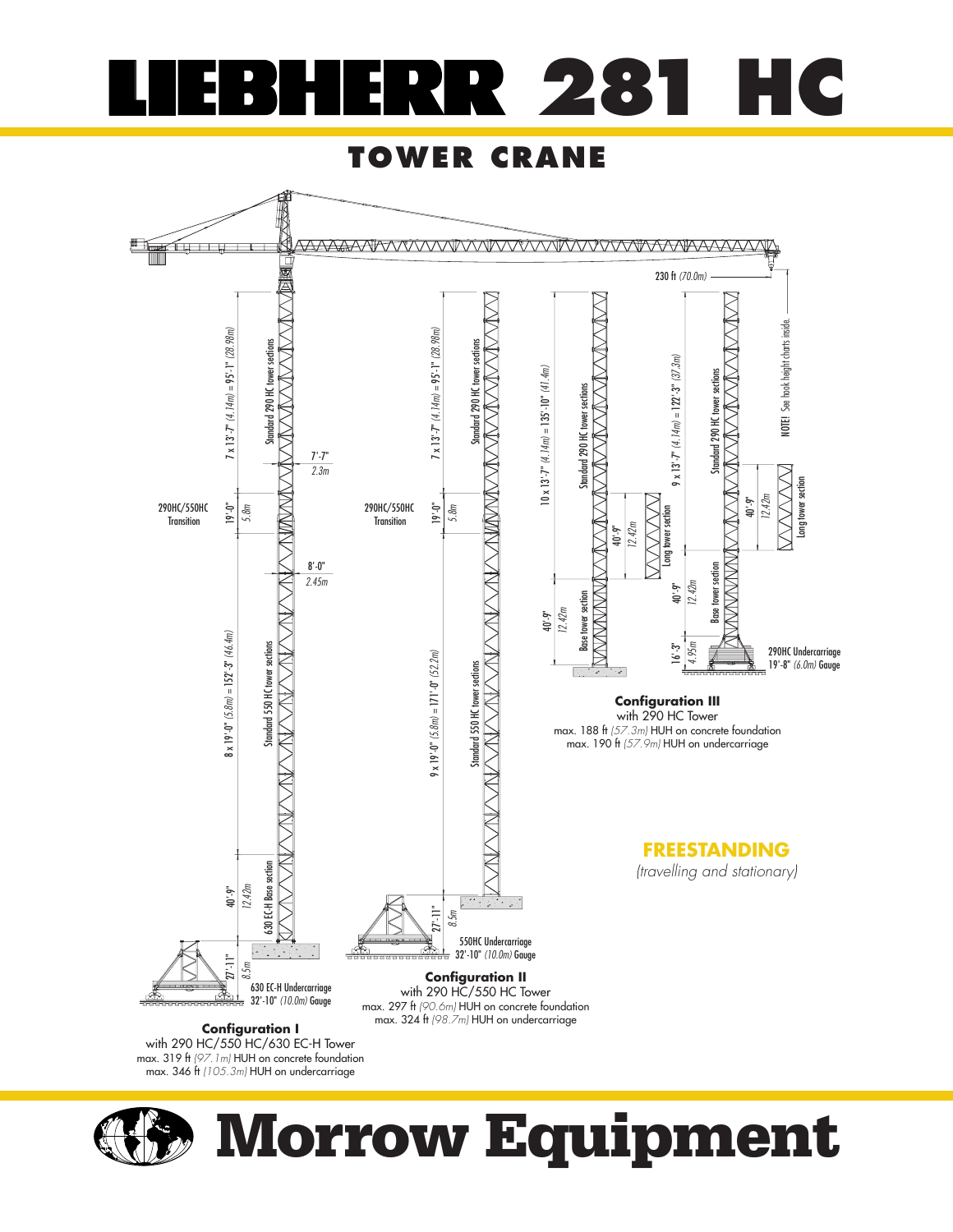## **Configurations 281 HC**



### **HOOK HEIGHTS**

| No. of           | Tower                   |                                     | Hook Height<br>Hook Height |                   | No. of<br>Tower |                  | Hook Height             |       | Hook Height                         |       | No. of            | Tower                                                                                                                                                                                | Hook Height             |                     | Hook Height |        |                   |                                                                                           |  |  |  |
|------------------|-------------------------|-------------------------------------|----------------------------|-------------------|-----------------|------------------|-------------------------|-------|-------------------------------------|-------|-------------------|--------------------------------------------------------------------------------------------------------------------------------------------------------------------------------------|-------------------------|---------------------|-------------|--------|-------------------|-------------------------------------------------------------------------------------------|--|--|--|
| Tower            |                         | Configuration   Concrete Foundation |                            | 10m Undercarriage |                 | Tower            |                         |       | Configuration   Concrete Foundation |       | 10m Undercarriage |                                                                                                                                                                                      | Configuration           | Concrete Foundation |             |        | 6m Undercarriage  |                                                                                           |  |  |  |
| <b>IElements</b> |                         | ft                                  | m                          | ft                | m               | <b>IElements</b> |                         | ft    | m                                   | ft    | $\mathbf{m}$      | Sections                                                                                                                                                                             |                         | ft                  | m           | ft     | m                 |                                                                                           |  |  |  |
|                  | 630 EC-H BS             | 52.3                                | 15.9                       | 79.3              | 24.2            |                  | <b>550 HC STS</b>       | 31.0  | 9.4                                 | 57.5  | 17.5              | 0                                                                                                                                                                                    | 290 HC BTS              | 52.2                | 15.9        | 67.6   | 20.6              |                                                                                           |  |  |  |
| 2                | <b>550 HC STS</b>       | 71.3                                | 21.7                       | 98.3              | 30.0            | 2                | 550 HC STS              | 50.0  | 15.2                                | 76.6  | 23.3              |                                                                                                                                                                                      | 290 HC STS              | 65.8                | 20.1        | 81.2   | 24.8              | NOTE! Alternate tower co                                                                  |  |  |  |
| 3                | 550 HC STS              | 90.4                                | 27.5                       | 117.3             | 35.8            | 3                | 550 HC STS              | 69.0  | 21.0                                | 95.6  | 29.1              | $\overline{2}$                                                                                                                                                                       | 290 HC STS              | 79.4                | 24.2        | 94.8   | 28.9              | binations possible. Conte                                                                 |  |  |  |
| 4                | <b>550 HC STS</b>       | 109.4                               | 33.3                       | 136.4             | 41.6            | 4                | 550 HC STS              | 88.1  | 26.8                                | 114.6 | 34.9              | 3                                                                                                                                                                                    | 290 HC STS              | 93.0                | 28.3        | 108.4  | 33.0              | Morrow for additional int                                                                 |  |  |  |
| 5                | <b>550 HC STS</b>       | 128.4                               | 39.1                       | 155.4             | 47.4            | 5                | 550 HC STS              | 107.1 | 32.6                                | 133.7 | 40.7              | 4                                                                                                                                                                                    | 290 HC STS              | 106.6               | 32.5        | 121.9  | 37.2              | mation.                                                                                   |  |  |  |
| 6                | <b>550 HC STS</b>       | 147.4                               | 44.9                       | 174.4             | 53.2            | 6                | <b>550 HC STS</b>       | 126.1 | 38.4                                | 152.7 | 46.5              | 5                                                                                                                                                                                    | 290 HC STS              | 120.2               | 36.6        | 135.5  | 41.3              |                                                                                           |  |  |  |
| 7                | <b>550 HC STS</b>       | 166.5                               | 50.7                       | 193.4             | 59.0            |                  | <b>550 HC STS</b>       | 145.1 | 44.2                                | 171.7 | 52.3              | b                                                                                                                                                                                    | 290 HC STS              | 133.7               | 40.8        | 149.1  | 45.5              |                                                                                           |  |  |  |
| 8                | 550 HC STS              | 185.5                               | 56.5                       | 212.5             | 64.8            | 8                | <b>550 HC STS</b>       | 164.2 | 50.0                                | 190.7 | 58.1              |                                                                                                                                                                                      | 290 HC STS              | 147.3               | 44.9        | 162.7  | 49.6              |                                                                                           |  |  |  |
| 9                | <b>550 HC STS</b>       | 204.5                               | 62.3                       | 231.5             | 70.6            | 9                | <b>550 HC STS</b>       | 183.2 | 55.8                                | 209.8 | 63.9              | 8                                                                                                                                                                                    | 290 HC STS              | 160.9               | 49.0        | 176.3  | 53.7              |                                                                                           |  |  |  |
| 10               | Transition              | 223.6                               | 68.                        | 250.5             | 76.4            | 10               | <b>Transition</b>       | 202.2 | 61.6                                | 228.7 | 69.7              | 9                                                                                                                                                                                    | 290 HC STS              | 174.5               | 53.2        | 189.92 | 57.9 <sup>2</sup> |                                                                                           |  |  |  |
| 11               | 290 HC STS              | 237.1                               | 72.2                       | 264.1             | 80.5            | 11               | 290 HC STS              | 215.8 | 65.8                                | 242.4 | 73.9              | 10                                                                                                                                                                                   | 290 HC STS <sup>3</sup> | $188.1^3   57.3^3 $ |             |        |                   |                                                                                           |  |  |  |
| 12               | 290 HC STS              | 250.7                               | 76.4                       | 277.7             | 84.6            | 12               | 290 HC STS              | 229.4 | 69.9                                | 256.0 | 78.0              |                                                                                                                                                                                      |                         |                     |             |        |                   |                                                                                           |  |  |  |
| 13               | 290 HC STS              | 264.3                               | 80.6                       | 291.3             | 88.8            | 13               | 290 HC STS              | 243.0 | 74.1                                | 269.6 | 82.2              | Remove top climbing unit from crane prior to operating crane at maximum<br>hook height.<br><sup>2</sup> Lower top climbing unit to base of crane prior to operating crane at maximum |                         |                     |             |        |                   |                                                                                           |  |  |  |
| 14               | 290 HC STS              | 277.9                               | 84.7                       | 304.9             | 92.9            | 14               | 290 HC STS              | 256.6 | 78.2                                | 283.1 | 86.3              |                                                                                                                                                                                      |                         |                     |             |        |                   |                                                                                           |  |  |  |
| 15               | 290 HC STS              | 291.5                               | 88.8                       | 318.4             | 97.1            | 15               | 290 HC STS              | 270.1 | 82.3                                | 296.7 | 90.4              | hook height $[190 \text{ ft } 57.9 \text{ m}$ ].                                                                                                                                     |                         |                     |             |        |                   |                                                                                           |  |  |  |
| 16               | 290 HC STS              | 305.1                               | 93.0                       | 332.0             | 101.2           | 16               | 290 HC STS              | 283.7 | 86.5                                | 310.3 | 94.6              |                                                                                                                                                                                      |                         |                     |             |        |                   | <sup>3</sup> Lower top climbing unit to base of crane prior to operating crane at maximum |  |  |  |
| 17               | 290 HC STS <sup>1</sup> | 318.6                               | 97.1                       | 345.6             | 105.3           | 17               | 290 HC STS <sup>1</sup> | 297.3 | 90.6                                | 323.9 | 98.7              | hook height [188 ft $(57.3m)$ ].                                                                                                                                                     |                         |                     |             |        |                   |                                                                                           |  |  |  |

NOTE! Alternate tower combinations possible. Contact Morrow for additional information.

## **Morrow Equipment Co., L.L.C.**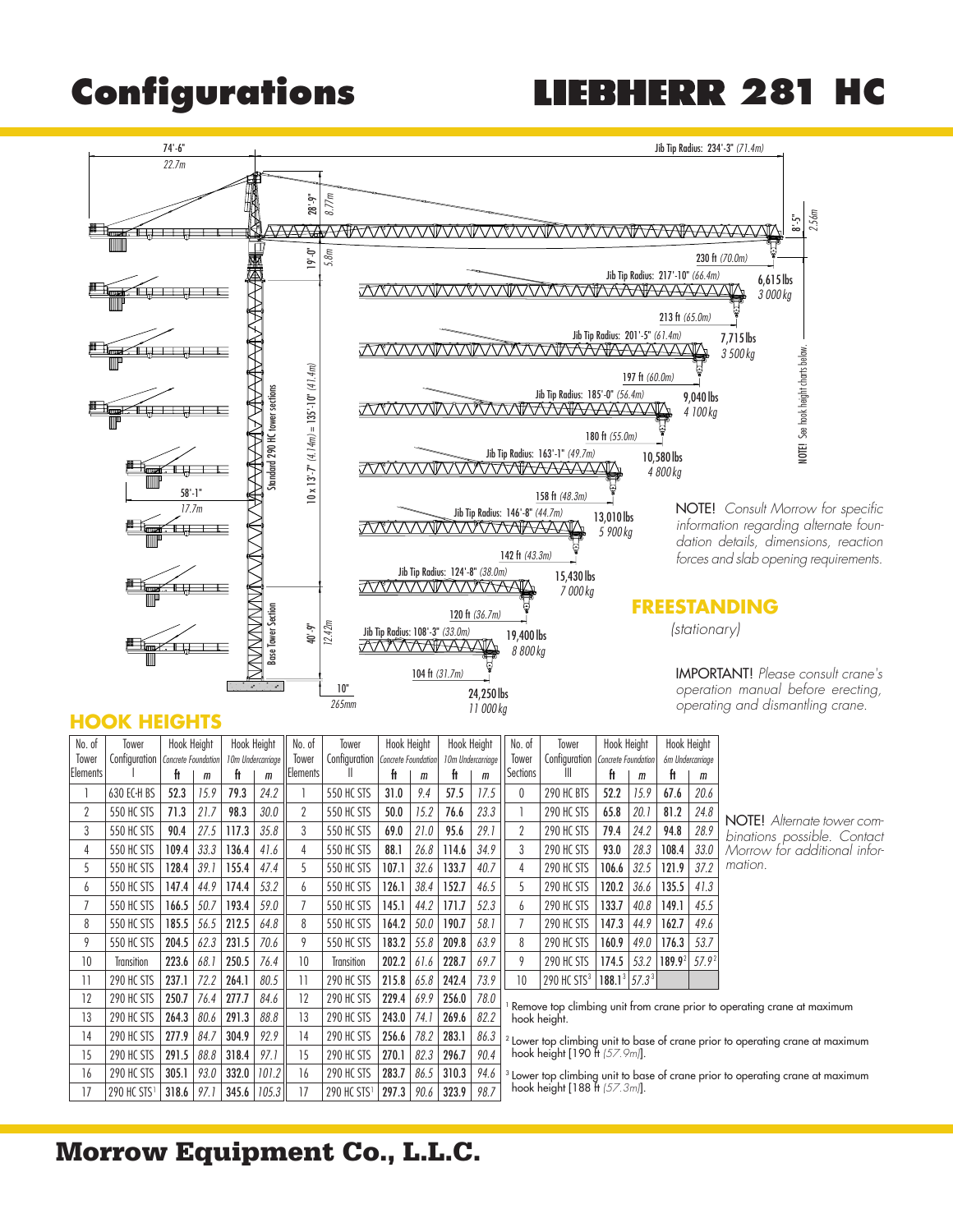## **Configurations 281 HC**



**Morrow Equipment Co., L.L.C.**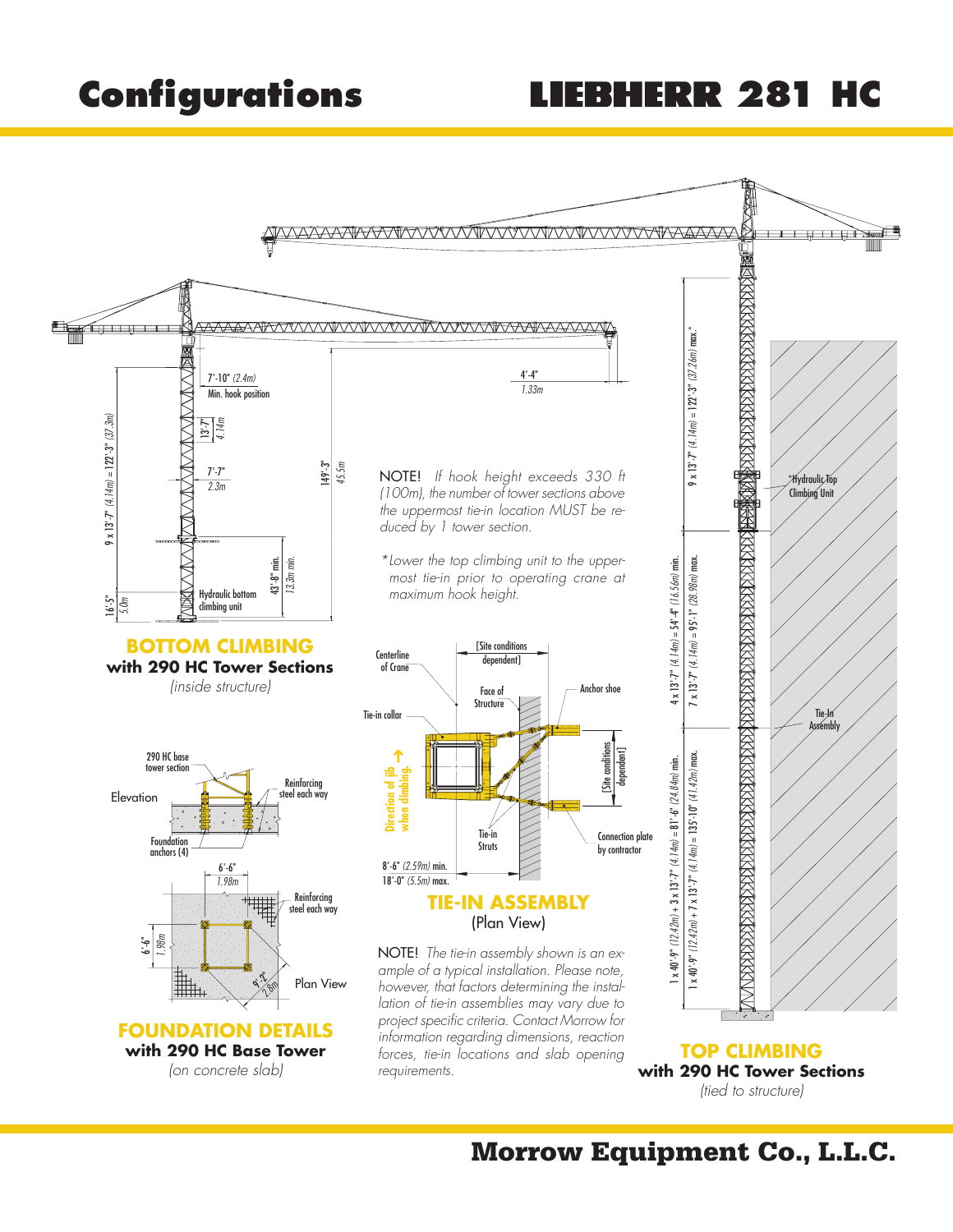## **Radius and Capacities**

#### **IEBHERR Tower Crane Model 281 HC** Ш

### **2-Part Line**

| Hook          | 2-Part Line           | ft. | 60                                                                                                                       | 70   | 80   | 90   | 104  | 110                           | 120                   | 130           | 142   | 150           | 158     | 170     | 180          | 190     | 197   | 213           | 230          |
|---------------|-----------------------|-----|--------------------------------------------------------------------------------------------------------------------------|------|------|------|------|-------------------------------|-----------------------|---------------|-------|---------------|---------|---------|--------------|---------|-------|---------------|--------------|
| <b>Radius</b> | Max Capacity — Radius | m   | 18.3                                                                                                                     | 21.3 | 24.4 | 27.4 | 31.7 | 33.5                          | 36.7                  | 39.6          | 43.3  | 45.7          | 48.3    | 51.8    | 55.0         | 58.0    | 60.0  | 65.0          | 70.O         |
| 230 ft        | $22,045$ lbs $-86$ ft |     | lbs   22,045   22,045   22,045   20,955   17,747   16,643   14,958   13,672   12,280   11,495   10,737   9,833           |      |      |      |      |                               |                       |               |       |               |         |         | 9,105        | 8,534   | 8,135 | 7,319         | 6,615        |
| 70.0m         | 10 000 kg – 26.2m     |     | kg   10 000   10 000   10 000   9 505                                                                                    |      |      |      |      | 8 050   7 549   6 785   6 201 |                       |               |       | 5 570   5 214 | 4 870   | 4 460   | 4 130        | 3871    | 3690  | 3 3 2 0       | <b>3 000</b> |
| 213 ft        | $22,045$ lbs $-89$ ft |     | lbs 22,045 22,045 22,045 21,922 18,563 17,424 15,675 14,319 12,875 12,067 11,266 10,340 9,590                            |      |      |      |      |                               |                       |               |       |               |         |         |              | 8,975   |       | $8,576$ 7,715 |              |
| 65.0m         | 10 000 $kg - 27.3m$   |     | kg   10 000   10 000   10 000   9 943                                                                                    |      |      |      |      | 8 420   7 903   7 110   6 495 |                       |               |       | 5 840 5 474   | 5 1 1 0 | 4690    | 4 350        | 4 0 7 1 | 3 890 | <i>3 500</i>  |              |
| 197 ft        | $26,455$ lbs $-79$ ft |     | lbs 26,455 26,455 26,132 22,897 19,445 18,253 16,424 15,033 13,514 12,688 11,861 10,882 10,097 9,469                     |      |      |      |      |                               |                       |               |       |               |         |         |              |         | 9,040 |               |              |
| 60.0m         | $12000 kg - 24.1m$    |     | kg   12 000   12 000   11 853   10 386   8 820                                                                           |      |      |      |      |                               | 8 280   7 450   6 819 |               | 6 130 | 5 7 5 5       | 5 380   | 4 9 36  | 4 5 8 0      | 4 2 9 5 | 4 100 |               |              |
| 180 ft        | $26,455$ lbs $-82$ ft |     | lbs   26,455   26,455   26,455   23,944   20,305   19,061   17,174   15,712   14,154   13,274   12,412   11,402   10,580 |      |      |      |      |                               |                       |               |       |               |         |         |              |         |       |               |              |
| 55.0m         | $12000 kg - 25.0m$    |     | kg   12 000   12 000   12 000   10 861   9 210   8 646   7 790   7 127                                                   |      |      |      |      |                               |                       |               | 6420  | 6 02 1        | 5 630   | 5 1 7 2 | <i>4 800</i> |         |       |               |              |
| 158 ft        | $26,455$ lbs $-85$ ft |     | lbs 26,455 26,455 26,455 24,987 21,219 19,932 17,957 16,435 14,815 13,904 13,010                                         |      |      |      |      |                               |                       |               |       |               |         |         |              |         |       |               |              |
| 48.3m         | $12000 kg - 26.0m$    |     | kg   12 000   12 000   12 000   11 334   9 625   9 041                                                                   |      |      |      |      |                               |                       | 8 145   7 455 | 6720  | 6 307         | 5 900   |         |              |         |       |               |              |
| 142 ft        | $26,455$ lbs $-88$ ft |     | lbs 26,455 26,455 26,455 25,979 22,068 20,737 18,695 17,124 15,430                                                       |      |      |      |      |                               |                       |               |       |               |         |         |              |         |       |               |              |
| 43.3m         | 12 000 kg – 26.9m     |     | kg   12 000   12 000   12 000   11 784   10 010   9 406   8 480   7 767                                                  |      |      |      |      |                               |                       |               | 7 000 |               |         |         |              |         |       |               |              |
| 120 ft        | $26,455$ lbs $-91$ ft |     | lbs 26,455   26,455   26,455   26,455   22,906   21,522   19,400                                                         |      |      |      |      |                               |                       |               |       |               |         |         |              |         |       |               |              |
| 36.7m         | 12 000 kg – 27.8m     |     | kg   12 000   12 000   12 000   12 000   10 390   9 762                                                                  |      |      |      |      |                               | 8 800                 |               |       |               |         |         |              |         |       |               |              |
| 104 ft        | $26,455$ lbs $-96$ ft |     | lbs   26,455   26,455   26,455   26,455   24,250                                                                         |      |      |      |      |                               |                       |               |       |               |         |         |              |         |       |               |              |
| 31.7m         | 12 000 kg – 29.3m     |     | kg   12 000   12 000   12 000   12 000   <b>11 000</b>                                                                   |      |      |      |      |                               |                       |               |       |               |         |         |              |         |       |               |              |



**Morrow Equipment Co., L.L.C.**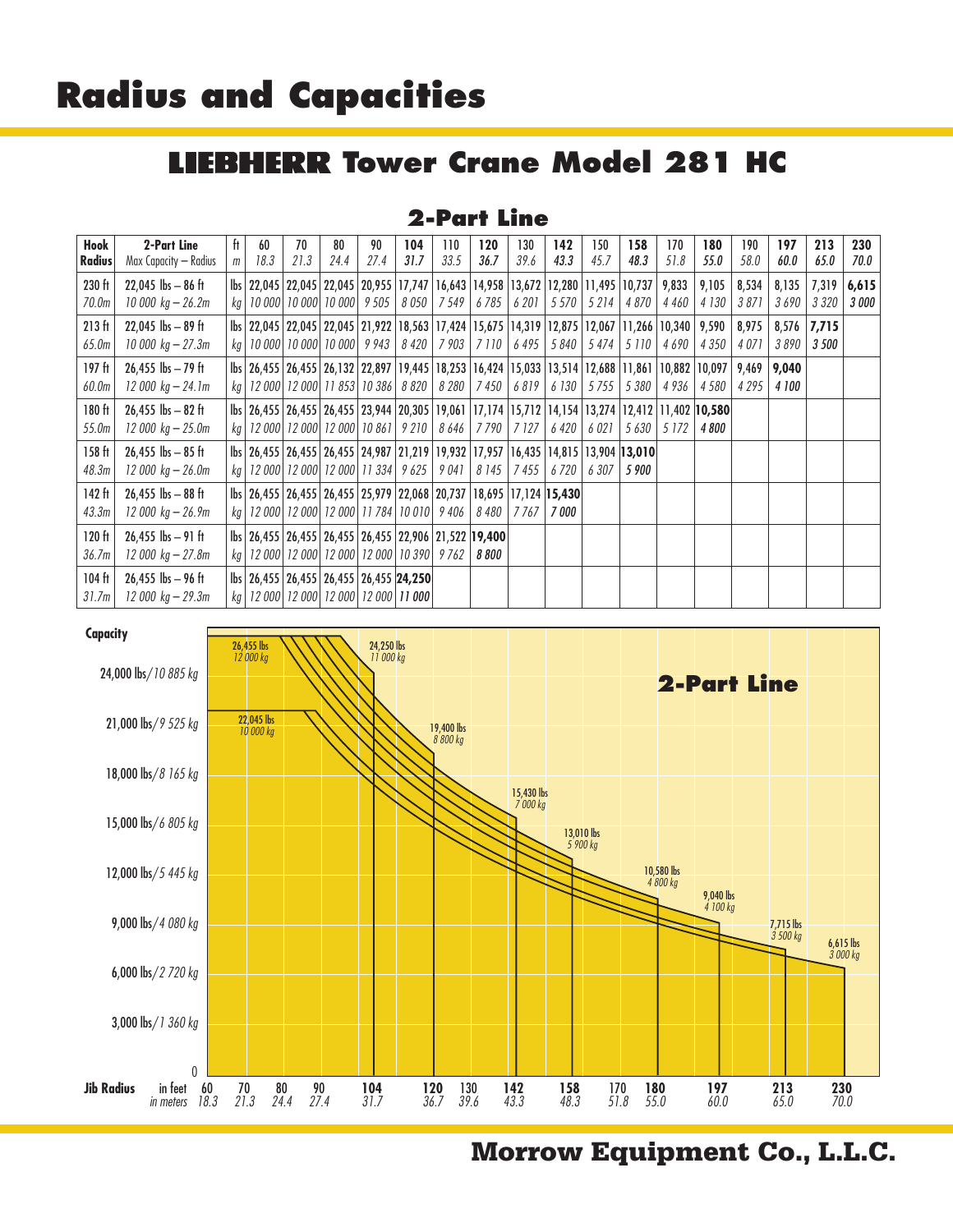# **SPECIFICATIONS**

## **LIEBHERR Tower Crane Model 281 HC**

## **Hoist Speed and Capacity**

| <b>Hoist Unit</b>                                | WiW281RX056 |      | 2-Part Line               |  |                   |                                   |  |            |  |
|--------------------------------------------------|-------------|------|---------------------------|--|-------------------|-----------------------------------|--|------------|--|
| 108 hp (80 kW) AC hoist unit                     |             | Gear | Capacity                  |  | <b>Line Speed</b> | Capacity                          |  | Line Speed |  |
| 3-speed gearbox<br>Electromagnetic gear shifting |             |      | up to $26,455$ lbs @      |  | $108$ fom         | up to $12000 \text{ kg}$ @        |  | 33 m/min   |  |
| Eddy current brake                               |             | ◠    | up to 9,920 lbs @ 292 fpm |  |                   | up to $4\,500\,\mathrm{kg}$ @     |  | 89 m/min   |  |
|                                                  | $2l-142$    |      | up to $3,970$ lbs @       |  | 587 fpm           | up to 1 800 kg $\omega$ 179 m/min |  |            |  |

**NOTE!** Capacities and line speeds indicated will vary depending on the amount of hoist rope installed. This crane model may be equipped with a hoist unit other than that specified in the data above. To verify, check the serial number of the crane and refer to the Liebherr 281 HC Operation Manual for additional information.

## **Motor Information**

| <b>Drive Unit</b>          | Horsepower        | <b>Kilowatts</b>  | <b>Speed</b>            |                        |  |  |  |
|----------------------------|-------------------|-------------------|-------------------------|------------------------|--|--|--|
| Trolley                    | 7.4 hp            | $5.5$ kW          | 26 - 52 - 164 - 312 fpm | 8 - 16 - 50 - 95 m/min |  |  |  |
| Swing (fluid coupling)     | $2 \times 6.7$ hp | $2 \times 5.0$ kW | $0.7$ rpm               |                        |  |  |  |
| Traveling (fluid coupling) | $2 \times 10$ hp  | $2 \times 7.5$ kW | 98 fpm                  | 30.0 m/min             |  |  |  |

## **Power Requirements**

480 V — 3-phase — 60 Hz — 225 Amperes

Specifications subject to change without prior notice. For additional information, contact Morrow Equipment.

## **Morrow Equipment Co., L.L.C.**